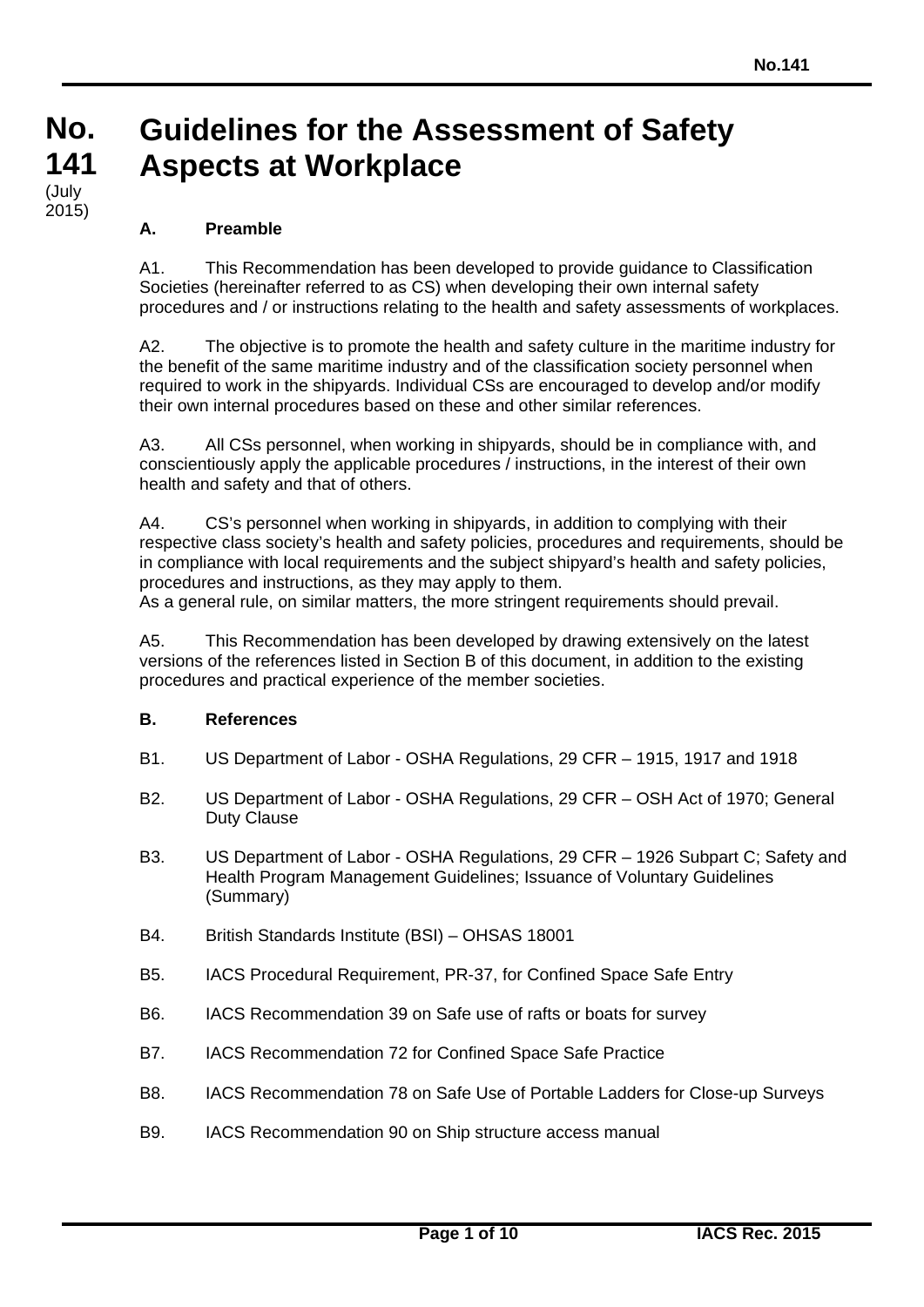B10. IACS Recommendation 91 on Guidelines for Approval / Acceptance of Alternative Means of Access

- B12. IACS Recommendation134 on Boat Transfers
- B13. IACS Recommendation 140 on Pressure Testing and Working with Pressure **Systems**
- B14. IACS Unified Requirement Z.7 on Hull Classification Surveys
- B15. IACS Unified Requirements Z.10.1 to 10.5 on Hull Survey of Oil Tankers / Bulk Carriers / Chemical Carriers / Double Hull Oil Tankers / Double Skin Bulk Carriers
- B16. IACS Unified Requirement Z.23 Hull Survey for New Construction

#### **C. Scope**

**No.**

**141** (cont)

> C1. This Recommendation relates to CS interaction with shipyards and relates to CS employees while attending projects at these shipyards.

> C2. CS should have documented procedures and / or instructions addressing the requirements for their personnel when dealing with the shipyards and when working at the premises of these shipyards, depending upon the type of projects being worked out by the shipyard and the nature and extent of the CS services.

C3. This Recommendation refers specifically to health and safety aspects during all surveys carried out at the shipyards / repair yards and at the premises of their subcontractors, where similar work conditions may exist, while building, repairing, or converting ships and/or other marine units or parts thereof.

#### **D. Introduction**

D1. There are inherently hazardous conditions at the shipyards (see definition, in the next section) and they may expose CS's personnel to injury and possible death. From experience it has been learnt that hazards may occur at the shipyards as a result of many factors, including poor health and safety management implementation, poor hazard-control and risky behaviours of other personnel working in shipyards as reported in section G2.

D2. Surveys for new construction, repair and conversion of ships and other marine structures are by their nature, inherently hazardous. Therefore, CSs should implement training programs for their personnel covering hazard awareness, identification and mitigation to promote a sound health and safety culture.

D3. At the time a CS initiates a project in a shipyard, an assessment of the subject shipyard's facilities and health and safety management system should be carried out, to verify the degree of the system implementation and to confirm how the health and safety culture has been instilled in the shipyard's personnel, managers, supervisors, workers and subcontractors, as applicable.

D4. Other programs that may supplement the health and safety management system of a shipyard should be taken into account, while assessing the shipyard. Good examples of these programs are "Hazards Identification, Risk Assessment and Job Safety Analysis" (JSA or similar); "Safety Steering Committees"; "Behaviour-Based Safety" (BBS).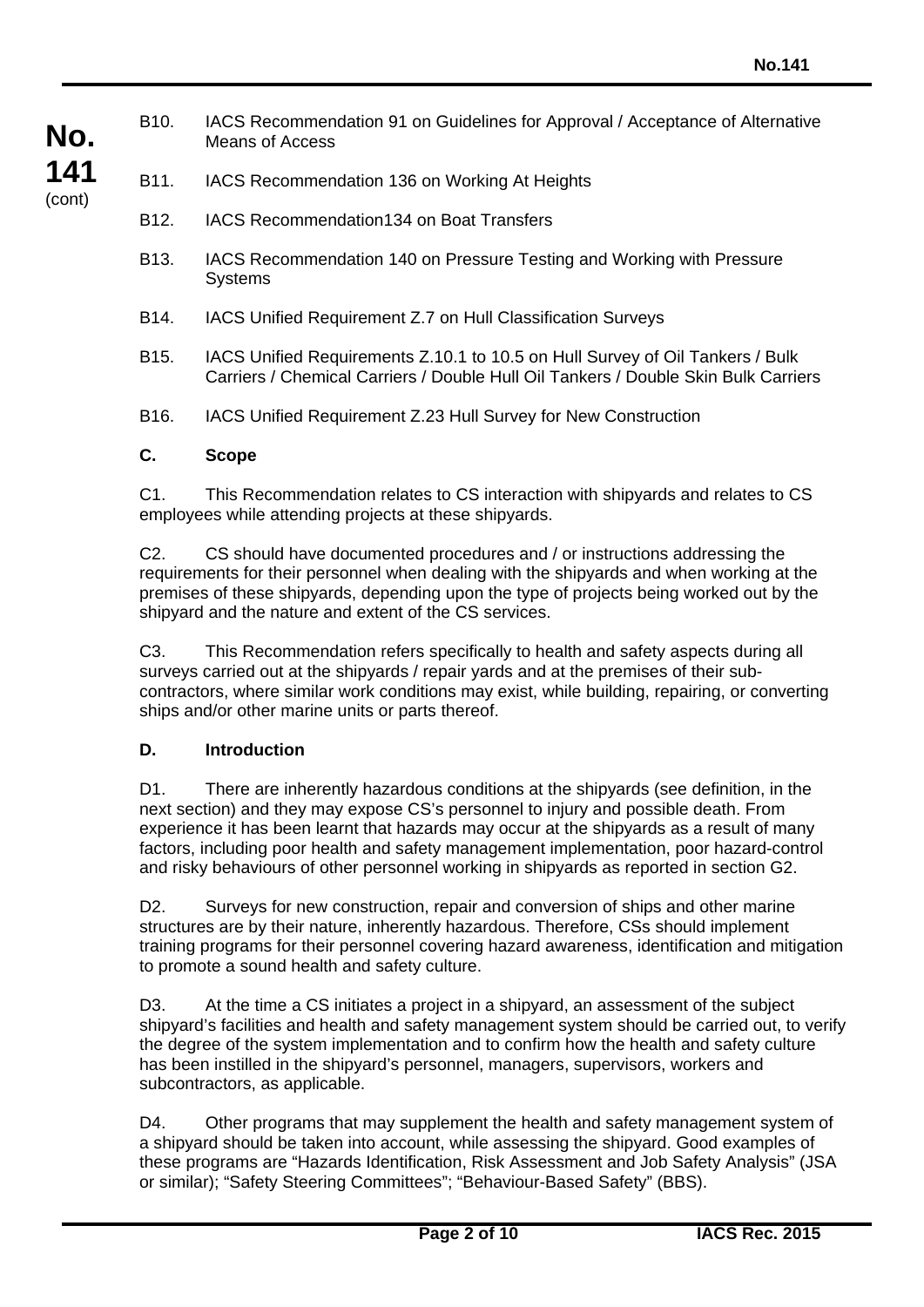# **E. Definitions**

# **E1. Shipyard**

**No.**

**141** (cont)

- For the purpose of this recommendation, a shipyard is a facility, including the premises of its sub-contractors, or any other premises, where production works are carried out for building or repairing or converting ships and/or other maritime units.
	- Shipyard: the definition should include workshops, not as subcontractors' premise, where repair and test are carried out, i.e. ship in service.

# **E2. Surveyor**

• For the purpose of this Recommendation, a Surveyor is any person, employed or contracted by a CS, performing any survey/inspection/testing/audit-related services in the shipyard on behalf of the CS.

# **E3. Competent person**

• A Competent Person means a person nominated by the shipyard's management, who has the required knowledge and experience to assess the risks associated with the applicable hazards and is responsible for approving the arrangements for controlling the subject hazards.

# **E4. Responsible person**

• A Responsible Person means an authorized representative of the shipyard's management who is authorized to issue work permits, and to organise and co-ordinate surveys, as applicable.

# **E5. Hazard**

• A hazard is a situation or condition that has the potential to cause harm to an individual or property.

# **E6. Severe health and safety incident**

• For the use of this Recommendation, an incident may be categorized as severe when harm or damage affects CS's persons or properties. Where an incident has occurred but no harm or damage has been caused then, the incident should not be categorised as severe.

Incidents may be defined as follows:

- Accident event resulting in injury to people
- Near Miss event which under slightly different circumstances would have resulted in an accident
- Safety Observation an unsafe situation / object / practice with the potential to cause harm to people
- Occupational Health Issue an unsafe situation / object / practice, prolonged exposure which can result in illness to people.(if we say "to which results" means if did and therefore is an accident)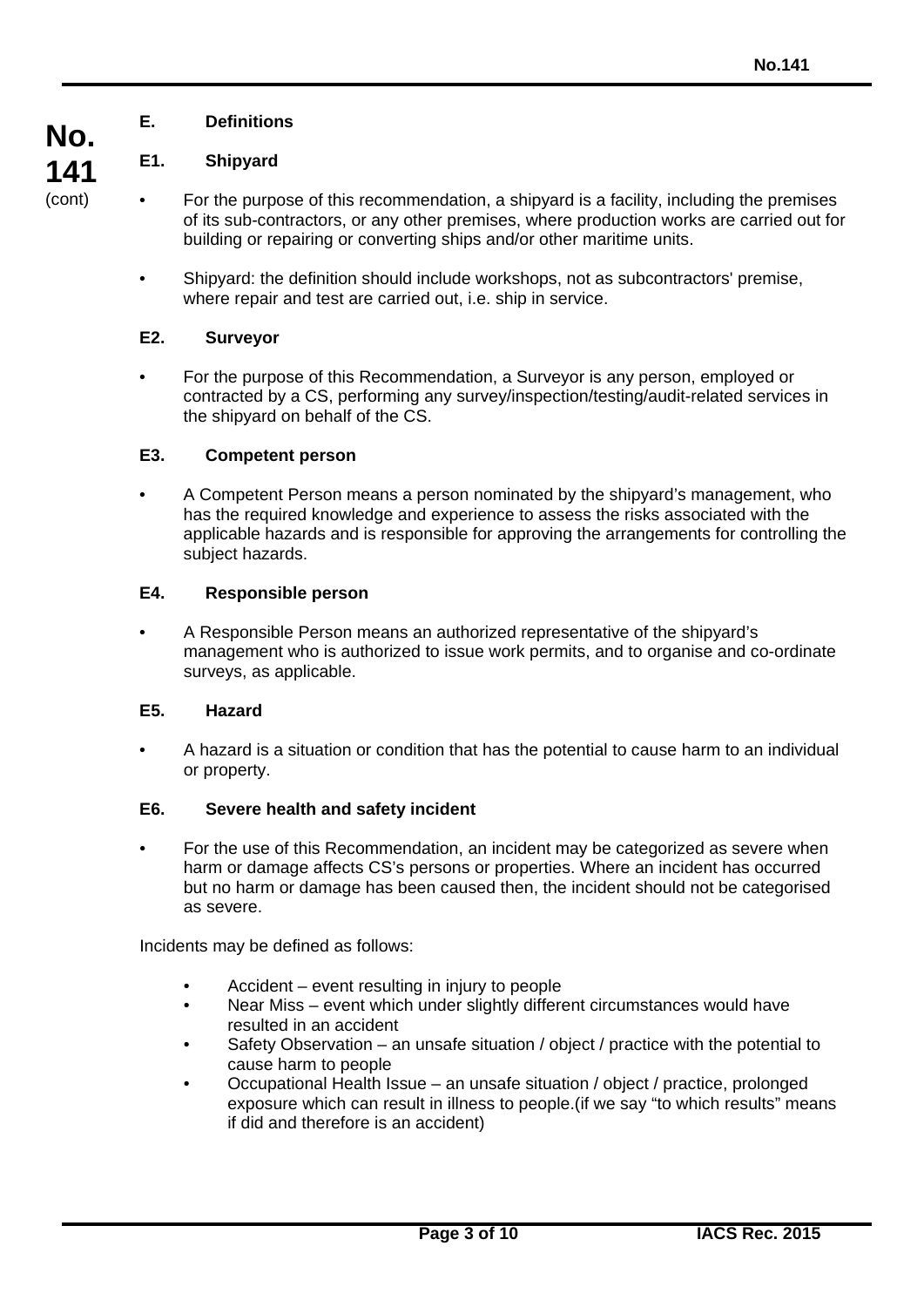# **F. Training**

**No.**

**141** (cont)

F1. All surveyors who are expected to work at shipyards should be trained in health and safety requirements, according to the CS's internal procedures.

- F2. This training should include:
	- a. Recognising hazards, including those typical hazards that are faced in shipyards.
	- b. Recognising, evaluating and managing the hazards and the risks associated with them.
	- c. Specifically but not limited to, Confined Space Awareness (IACS PR 37, IACS Rec. 72) and Working at Heights (Rec. 136).
	- d. Role of the Competent Person and Responsible Person.
	- e. Use of personal protective equipment, including standard PPE and specific PPE.
	- f. Emergency arrangements awareness and degree of participation and enrolment.
	- g. Application of Stop Work Authority (SWA) when facing a situation in which the risk to health and safety is considered to be unacceptably high. Reference is made to the "IACS Joint Statement on Safety for Surveyors".

F3. Competency in the areas covered by the training identified in F2 should be periodically assessed, either as a part of activity monitoring or some other suitable means. The maximum period between these assessments of competency should be 3 years with records maintained of the most recent assessment.

F4. CS should document in their internal procedures situations when these competency assessments are not held as required by this Recommendation and when surveyors do not pass these competency assessments. In either of these cases, CS should take immediate corrective and preventive actions prior to CS personnel continuing in those duties which are affected by the situation.

#### **G. General Health and Safety Related Guidelines for Working at Shipyards**

G1. The following are many of the typical hazardous situations that may be faced in shipyards:

- a. Physical Agents
	- i. Noise Heat stress/High temperature
	- ii. Low temperature
	- iii. Burn by heat
	- iv. Electrocution
	- v. Electrical disruption
- b. Confined spaces and chemical agents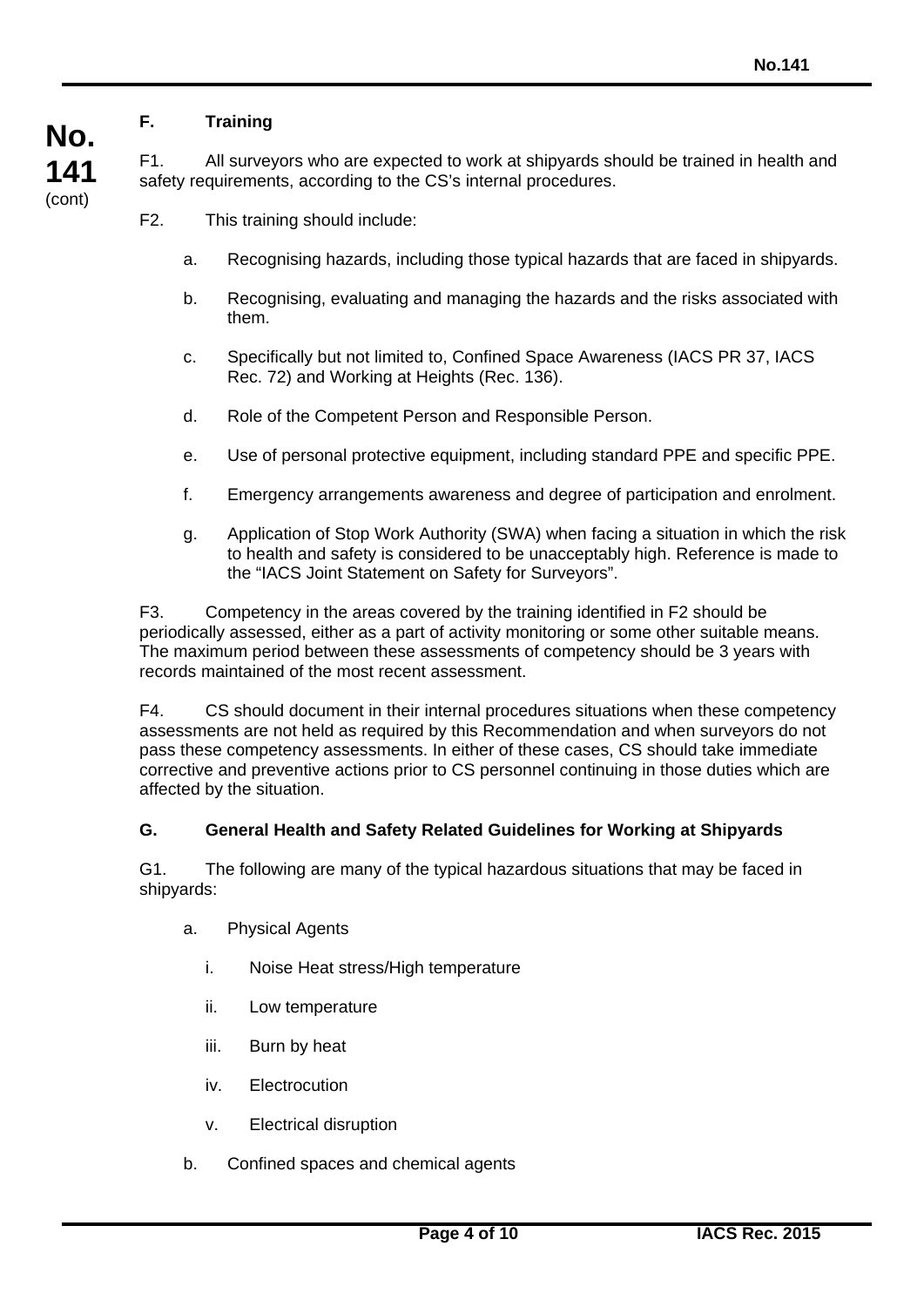- **No. 141** (cont)
- i. Oxygen deficiency

ii. Oxygen enrichment Toxic chemicals

- 1. Carbon monoxide/CO
- 2. Hydrogen sulphide/H2S
- 3. Others (e.g. Asbestos, Benzene, Hexavalent Chromium Compounds, Ozone, Nitrogen dioxide, etc.)
- iii. Explosive atmospheres and fire substances
	- 1. Hydrocarbon gases
	- 2. Paint fumes
	- 3. Solid combustibles
- c. Ergonomic Conditions
	- i. Slip/Trip/Fall
	- ii. Access and egress
	- iii. Working at height
	- iv. Working over water
	- v. Movement of normal and heavy lift vehicles
	- vi. Heavy equipment, structures and their supporting systems
	- vii. Geographical spread of survey locations (long walks and climbs)
	- viii. Hygiene (Biological hazard)
- d. Specific Shipyard's production works
	- i. Welding (Eye discomfort, Heat)
	- ii. Cutting and fairing (Oxygen enrichment; Heat; Explosive atmospheres)
	- iii. Hull pressure testing
	- iv. Non-destructive testing (radiation)
	- v. Dry-dock work
	- vi. Sea trials
- e. Airborne matters
	- i. Sandblasting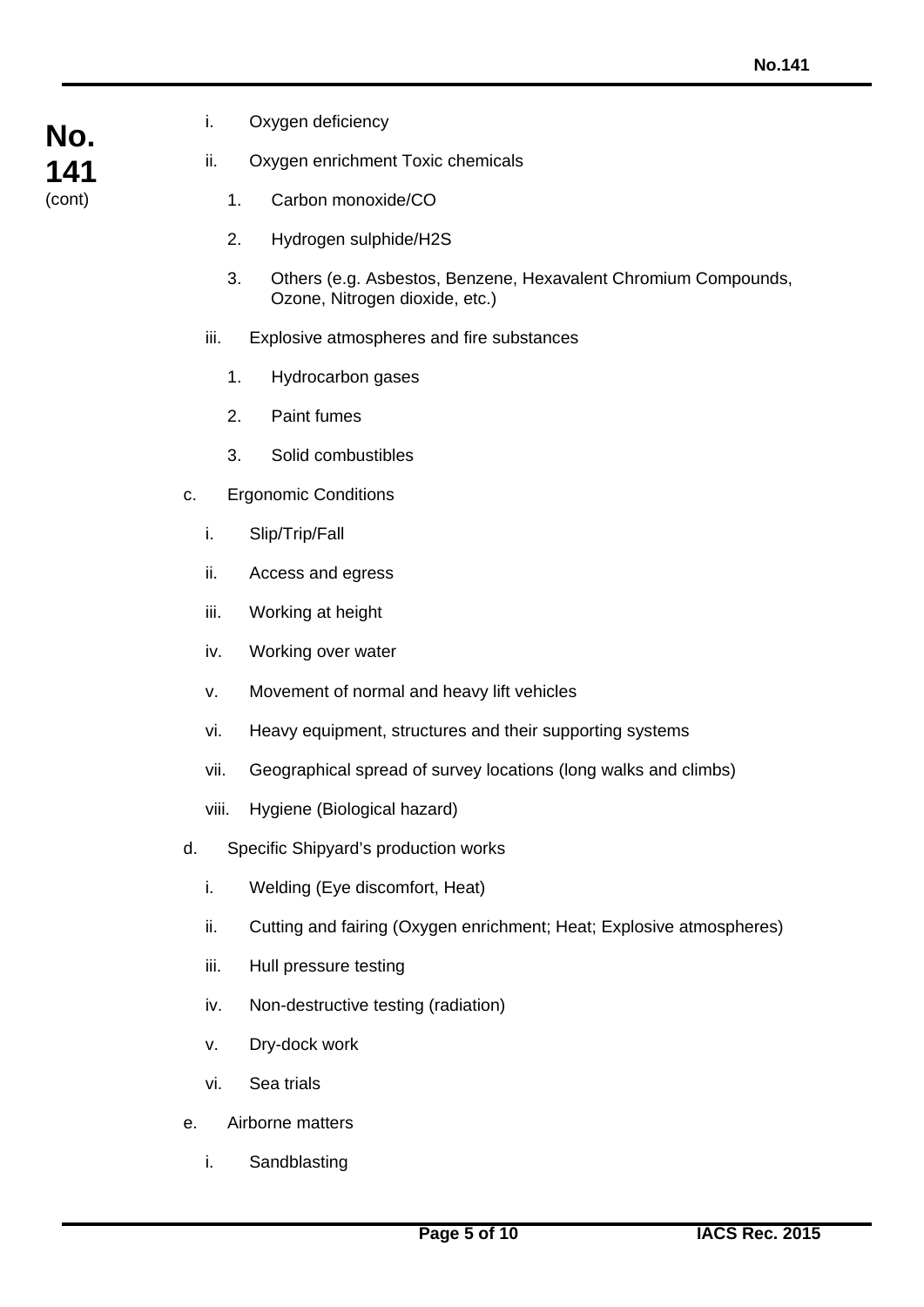ii. Dust

iii. Pressurised water washing

- iv. Paints and solvents
- v. Fibers (Asbestos, mineral wool, ceramic)
- vi. Lead
- f. Surrounding conditions
	- i. Poor housekeeping
	- ii. Lifting appliances / Lifted items
	- iii. Falling objects
	- iv. Others working aloft
- g. Machinery, equipment and tools use
	- i. Aerial lifts
	- ii. Pressure systems and tests
	- iii. Machinery and systems running test, and dock and sea trials
	- iv. NDT(i.e. X-Ray)
- G2. Common factors leading to an incident include:
	- a. Failure to recognise the hazards, to assess the associated risk and to control it
	- b. Failure to provide safe processes of work
	- c. Failure to confirm that safe processes of work are followed
	- d. Failure to provide safe machinery, equipment and tools
	- e. Failure to provide safe guards and protection
	- f. Inadequate information, instructions, training or supervision
	- g. Failure to follow applicable procedures or instructions, particularly those of manufacturers/suppliers of equipment
	- h. Failure to avoid situations where attention or reaction is inhibited (e.g. cell phone usage, lack of attention due to exhaustion, medication or personnel distractions)
	- i. Failure to use appropriate safety equipment, including Personal Protective Equipment (PPE), as applicable
	- j. Failure to ensure good communications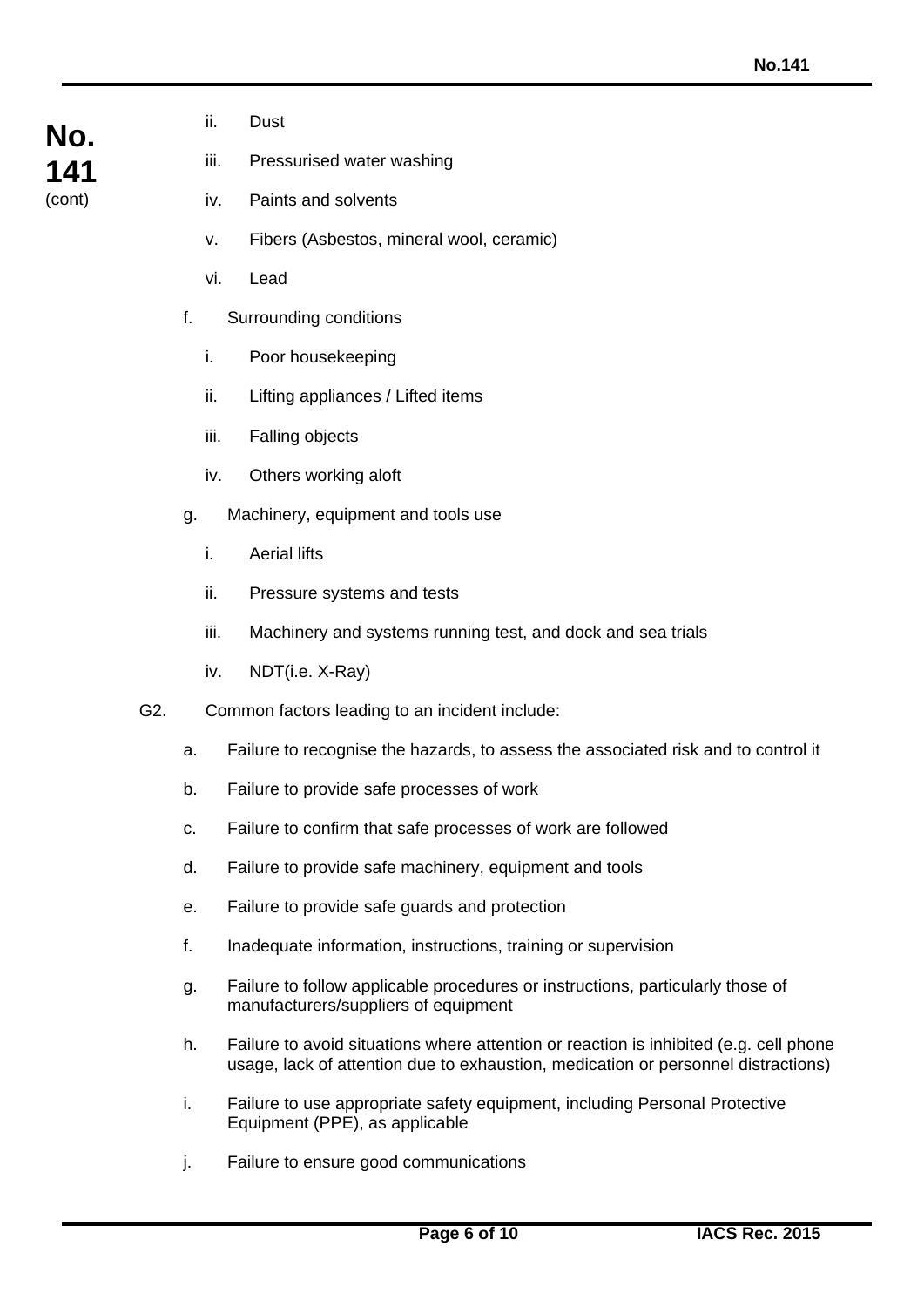**No. 141** G3. In addition to the foregoing G1 and G2 listed hazards and common factors, the following aspects should be addressed by the Shipyard's Occupational, Health and Safety Management System:

- a. Operation and training in the use of applicable machinery, equipment and tools
- b. Barriers, or other equivalent arrangements, in place to prevent objects falling/flying from the work/test area, as well as machinery and equipment in service which may harm any personnel in the vicinity or below
- c. Appropriate signage methods for working in the vicinity of dangerous or hazardous locations (i.e. Lifted/carried weights, temporary unprotected openings, radiation, during NDE)
- d. Lock-out/Tag-out procedures

(cont)

- e. Segregation and marking of Pedestrian routes and movable equipment and machinery roads duly marked with applicable restrictions (EG: Speed limit, high limit, established preferences or right to cross the roads, construction works in progress, etc.)
- f. Routes and roads permanently free from material, machinery, equipment, debris and tools
- g. Rescue facilities, equipment, procedures and trained support personnel readily available to permit evacuation in the event of imminent danger and / or to meet an emergency
- h. Effects of extreme ambient temperatures (high and low)
- i. Protection of openings to prevent inadvertent fall e.g. open manholes, sections of bilges from which floor plates or gratings have been removed. Provision of guards, anti-sliding boards and signage
- j. Measures to avoid objects falling to lower levels or down on vessels
- k. The on board access and exit arrangements safe and clear of obstacles
- l. Adequate lighting and ventilation and management of disruptions to allow safe access, visiting and working, as applicable
- m. Adequate cleaning to allow safe access, visiting and exit of the full space being inspected
- n. Procedures for handling of welding, cutting/fairing tools, equipment and hoses with particular attention when used in confined spaces
- o. Procedures for management of fluid hoses, with particular attention to handling of them when they break
- p. Procedure for testing the atmosphere of confined spaces, including:
	- i. Provision of adequate ventilation
	- ii. Safe entry permit process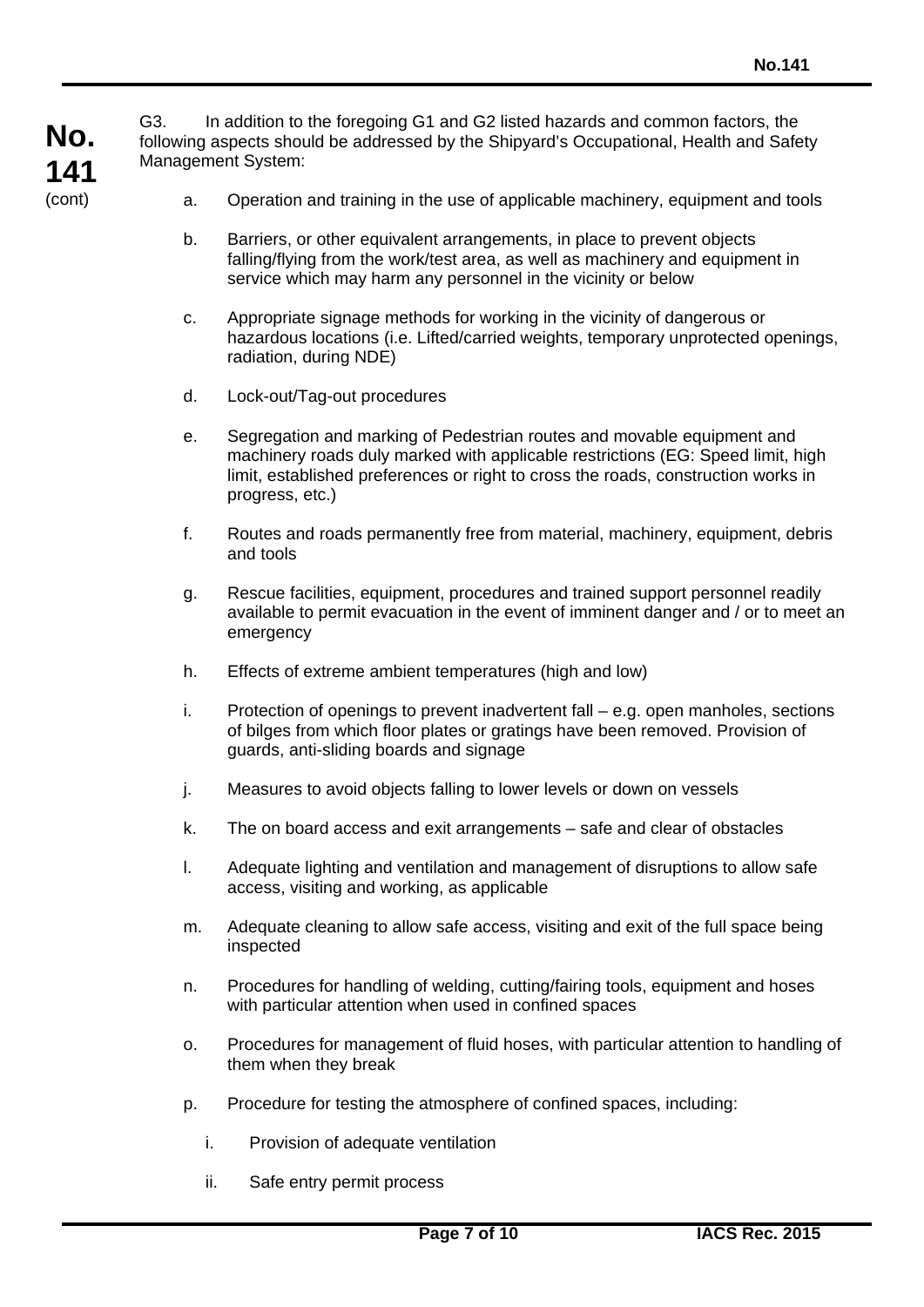- **No. 141** (cont)
- iii. Hot work permit process

G4. Class rules require that Owners / Shipyard Management are responsible for providing means of access which are suitable and safe for the work to be carried out by the CS's personnel. The equipment, where applicable, should be operated by qualified personnel. Evidence should be provided that:

- a. The equipment has been properly maintained and inspected before each use, and equipment operates properly and calibration is up to date
- b. Formal inspections have been held periodically, as required
- c. Re-inspections have been completed, after repair / overhaul
- d. If any modifications from the original configuration have been carried out, they have been done as per manufacturer's acceptable specifications

G5. The records of training, inspections, calibration and maintenance should be established in accordance with the requirements of the shipyard's safety management system.

# **H. Topic Specific Guidelines**

- H1. Emergency response arrangements
	- H1.a. Emergency response arrangements should be a part of the shipyard's 'emergency preparedness planning'.
	- H1.b. Emergency preparedness planning should address situation specific plans covering as many hazards as possible. In particular, this should cover works in confined spaces, at heights, over water, with pressurized systems.
	- H1.c. Emergency preparedness planning should include periodical emergency drills, control of people and escape routes.
	- H1.d. No surveyor should be part of any rescue team. A rescue operation can only be performed by personnel trained for the task and having knowledge of emergency procedures and arrangements in place, agreed communication arrangements, escape routes, status of availability and readiness of the support team, etc.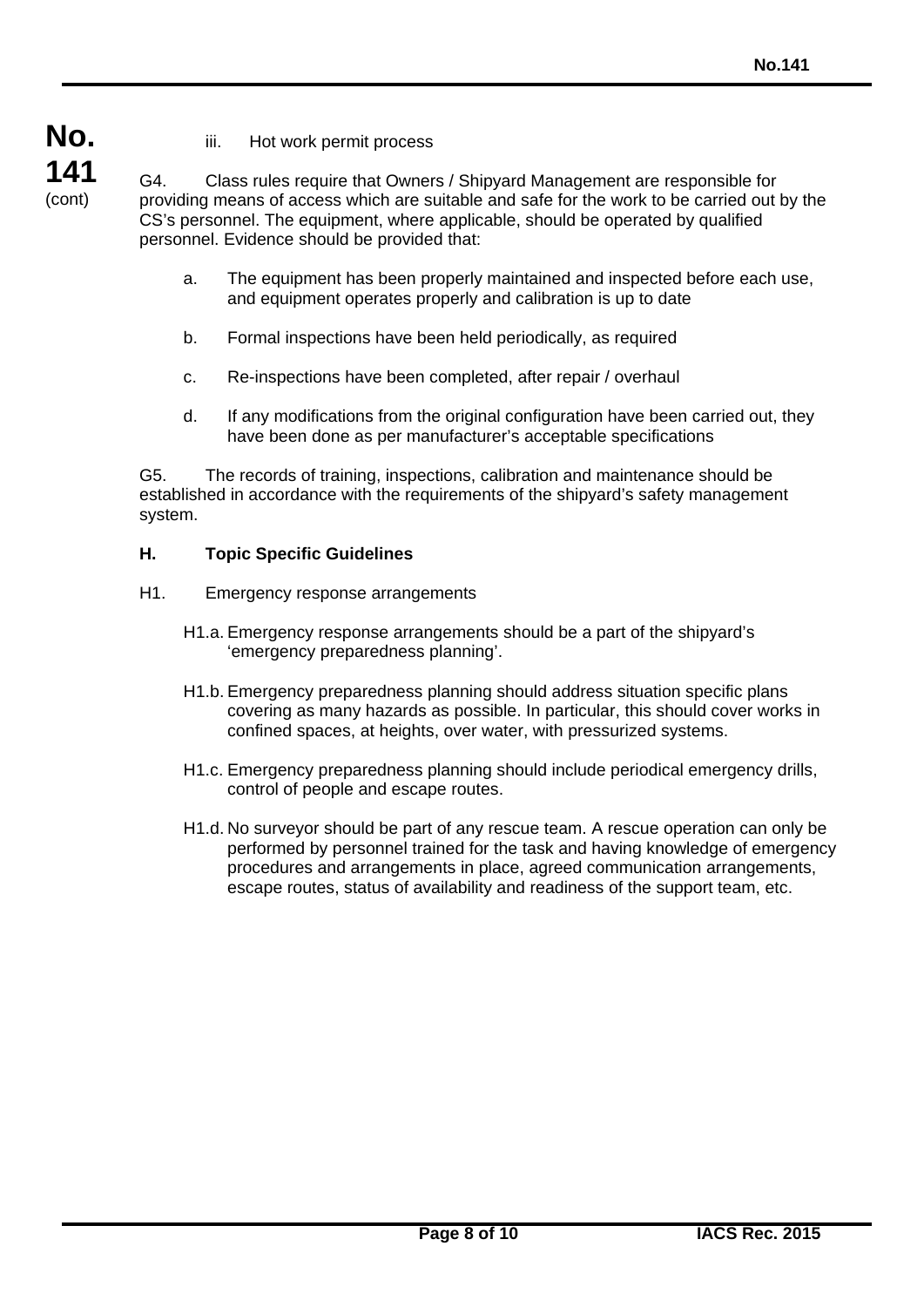# **I. Shipyard Safety Assessment**

**No.**

**141** (cont)

I1. CSs should develop procedures to carry out assessments of shipyards' safety arrangements as a part of their regular contracts.

I2. CSs should review shipyards' safety systems periodically and, particularly, when a major health and safety related incident occurs in the shipyard. The periodicity of these reviews should be determined by the individual CS having considered the regularity of contact and contracts with the shipyards concerned. Where no contract or involvement with the shipyard has taken place within a twelve month period such reviews should be performed prior to commencing any new surveys within the shipyard. Where the CS is continually present in the shipyard the periodicity of these reviews should not exceed three years.

I3. IACS members should promote these shipyard safety assessments for the benefit of the maritime industry health and safety conditions. CS's procedures should include, for these assessments, a system to control follow up actions which will facilitate regular revisits and reassessments of the findings and identified improvements. Records of such reviews should be maintained for a period of not less than five years.

I4. CSs should be proactive and co-operate among themselves for the improvement of health and safety conditions in either a shipyard or group of shipyards in an area or shipyards in a country or a common cultural area.

# **J. Surveyors' Protective Equipment for Working at Shipyards**

J1. The choice of the required PPE relies on risk assessments, local legal requirements and the requirements from 3rd parties. PPE selected should not add to existing risks. Different types and combinations of PPE should be compatible and not undermine each other's effectiveness.

J2. The following Personal Protective Equipment and tools, as a minimum, should be made available by the respective CS to their surveyors when working at shipyards:

- i. protective clothing
- ii. safety shoes/boots
- iii. hard hat
- iv. work gloves
- v. protective glasses and/or goggles, if necessary
- vi. ear defenders and/or ear plugs, if necessary
- vii. flashlight with strap, as necessary and optional head torch where appropriate
- viii. personal multi-gas meter
- ix. mask as appropriate for intended use
- x. safety belt